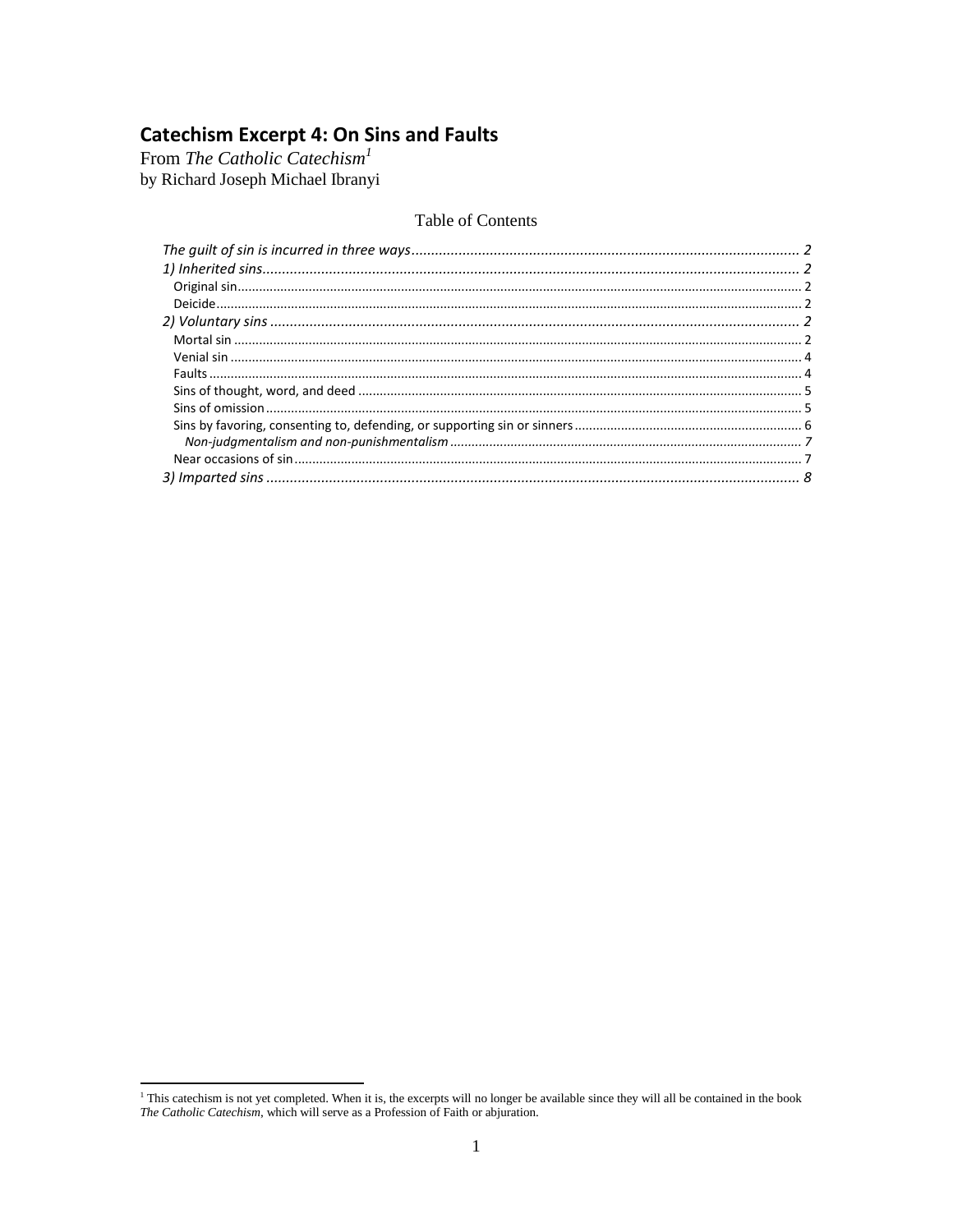## <span id="page-1-0"></span>**The guilt of sin is incurred in three ways**

- 1. The guilt of sin is incurred in three ways:
	- a) by inheritance
	- b) by commission
	- c) by impartation (AO)

# <span id="page-1-1"></span>**1) Inherited sins**

- 2. There are two kinds of inherited sin:
	- a) original sin
	- b) deicide

## <span id="page-1-2"></span>*Original sin*

<span id="page-1-3"></span>3. See in this book "**Error! Reference source not found.**." (Not yet available)

## *Deicide*

4. Deicide (the murder of God) was committed by the Jews who denied Christ during his first coming and had him crucified. And all future Christ-denying Jews inherit the guilt, which can only be remitted by becoming Catholic and entering the Catholic Church.

The Christ-denying Jews called this curse down upon themselves and their children as recorded in the Gospel of St. Matthew: "And Pilate, seeing that he prevailed nothing but that rather a tumult was made, taking water, washed his hands before the people, saying: I am innocent of the blood of this just man; look you to it. And the whole people answering, said: His blood be upon us and upon our children." (Mt. 27:24-25)

## <span id="page-1-4"></span>**2) Voluntary sins**

5. Voluntary sins are sins that men commit themselves and thus are not inherited or imparted. They are commonly called actual sins. But this is not the best term because it could be taken to heretically mean that only voluntary sins are actually sins and thus inherited and imparted sins are not actually sins, not real sins.

# <span id="page-1-5"></span>*Mortal sin*

6. Mortal sin is a grievous voluntary sin and thus is a deadly sin. Hence all who are guilty of mortal sin are in a state of damnation and thus on the road to hell.

Moses says, "A blessing, if you obey the commandments of the Lord your God which I command you this day: A curse, if you [grievously] obey not the commandments of the Lord your God but revolt from the way which now I shew you and walk after strange gods which you know not." (Deut. 11:27-28)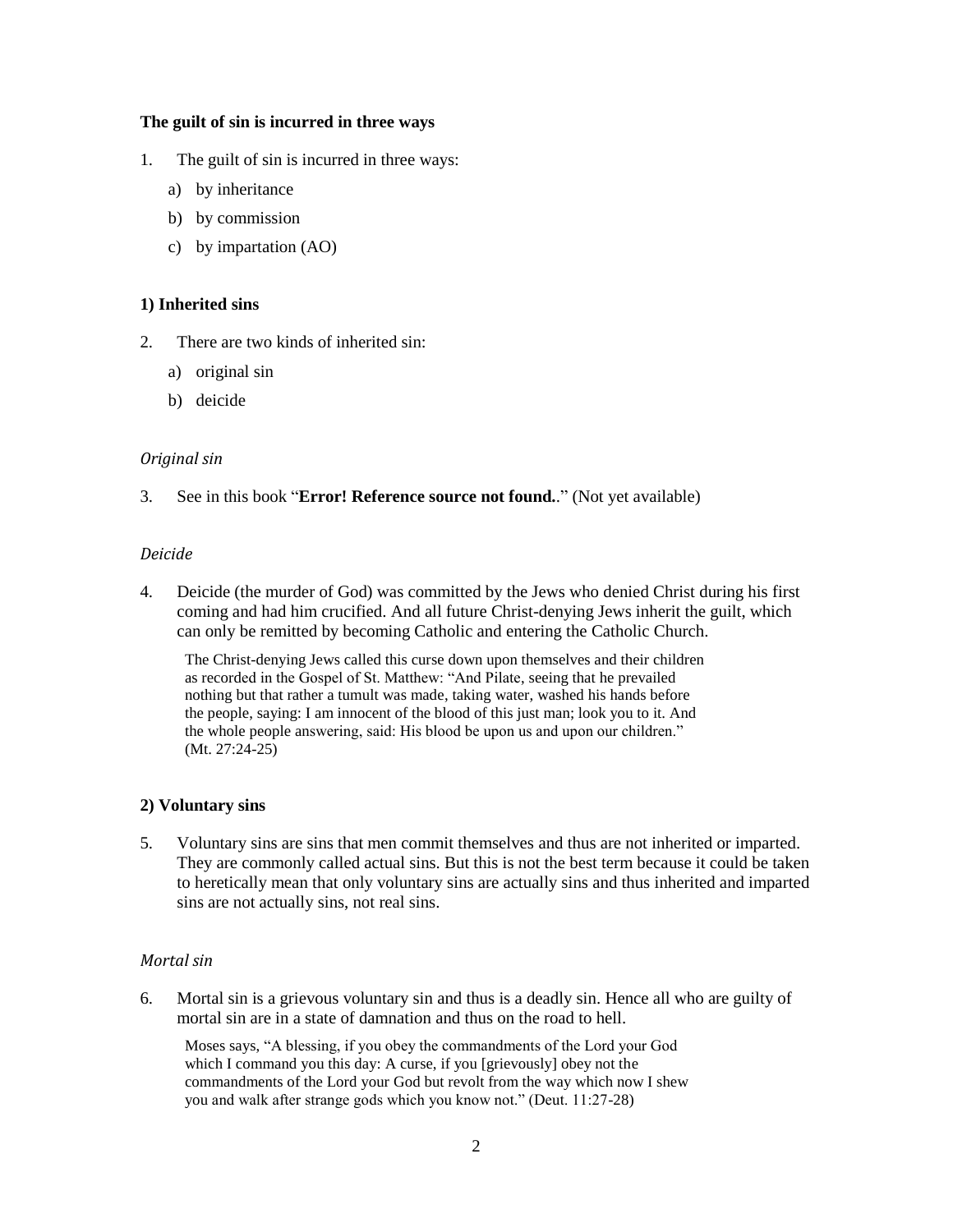"And the Lord answered him [Moses]: He that hath [mortally] sinned against me, him will I strike out of my book." (Ex. 32:33)

King David says, "They are cursed who [mortally] decline from thy commandments." (Ps. 118:21)

7. It takes only one mortal sin to be cursed and thus to be in a state of damnation.

"Flee from sins as from the face of a serpent: for if thou comest near them, they will take hold of thee. The teeth thereof are the teeth of a lion, killing the souls of men." (Eccus. 21:2-3)

God, speaking through the Prophet Ezechiel, says, "For when the just shall depart from his justice and commit iniquities, he shall die in them." (Ez. 33:18)

St. James says, "And whosoever shall keep the whole law, but offend in one point, is become guilty of all." (Ja. 2:10)

8. Catholics in a state of grace are in the way of salvation and thus the Holy Spirit dwells in them. However, if they commit a mortal sin, they lose these things and thus are not in a state of grace and are in the way of damnation and the Holy Spirit leaves their souls and thus no longer dwells in them.

"For perverse thoughts separate from God; and his power, when it is tried, reproveth the unwise: For wisdom will not enter into a malicious soul nor dwell in a body subject to sins. For the Holy Spirit of discipline will flee from the deceitful and will withdraw himself from thoughts that are without understanding, and he shall not abide when iniquity cometh in." (Wis. 1:3-5)

9. Some mortal sins are worse than others, but all mortal sins are deadly.

"A thief is better than a man that is always lying; but both of them shall inherit destruction." (Eccus. 20:27)

10. The more mortal sins one is guilty of, the more is his deadly guilt and the deeper his state of damnation.

"Nor bind sin to sin, for even in one thou shalt not be unpunished." (Eccus. 7:8)

"Woe to you, apostate children, saith the Lord, that you would take counsel, and not of me, and would begin a web, and not by my spirit, that you might add sin upon sin." (Isa. 30:1)

"A wicked heart shall be laden with sorrows, and the [obstinate] sinner will add sin to sin." (Eccus. 3:29)

"And they added yet more sin against him, they provoked the most High to wrath." (Ps. 77:17)

"But the children of Israel, adding new sins to their old ones, did evil in the sight of the Lord." (Jdg. 10:6)

"Why will you add to our sins and heap up upon our former offences? For the sin is great and the fierce anger of the Lord hangeth over Israel." (2 Par. 28:13)

"Be not without fear about sin forgiven, and add not sin upon sin." (Eccus. 5:5)

11. Members of the Catholic Church can have their mortal sins remitted by the sacrament of confession.

"When he [Jesus] had said this, he breathed on them [the Apostles, the first priests of the Catholic Church] and he said to them: Receive ye the Holy Spirit. Whose sins you shall forgive, they are forgiven them; and whose sins you shall retain, they are retained." (Jn. 20:22-23)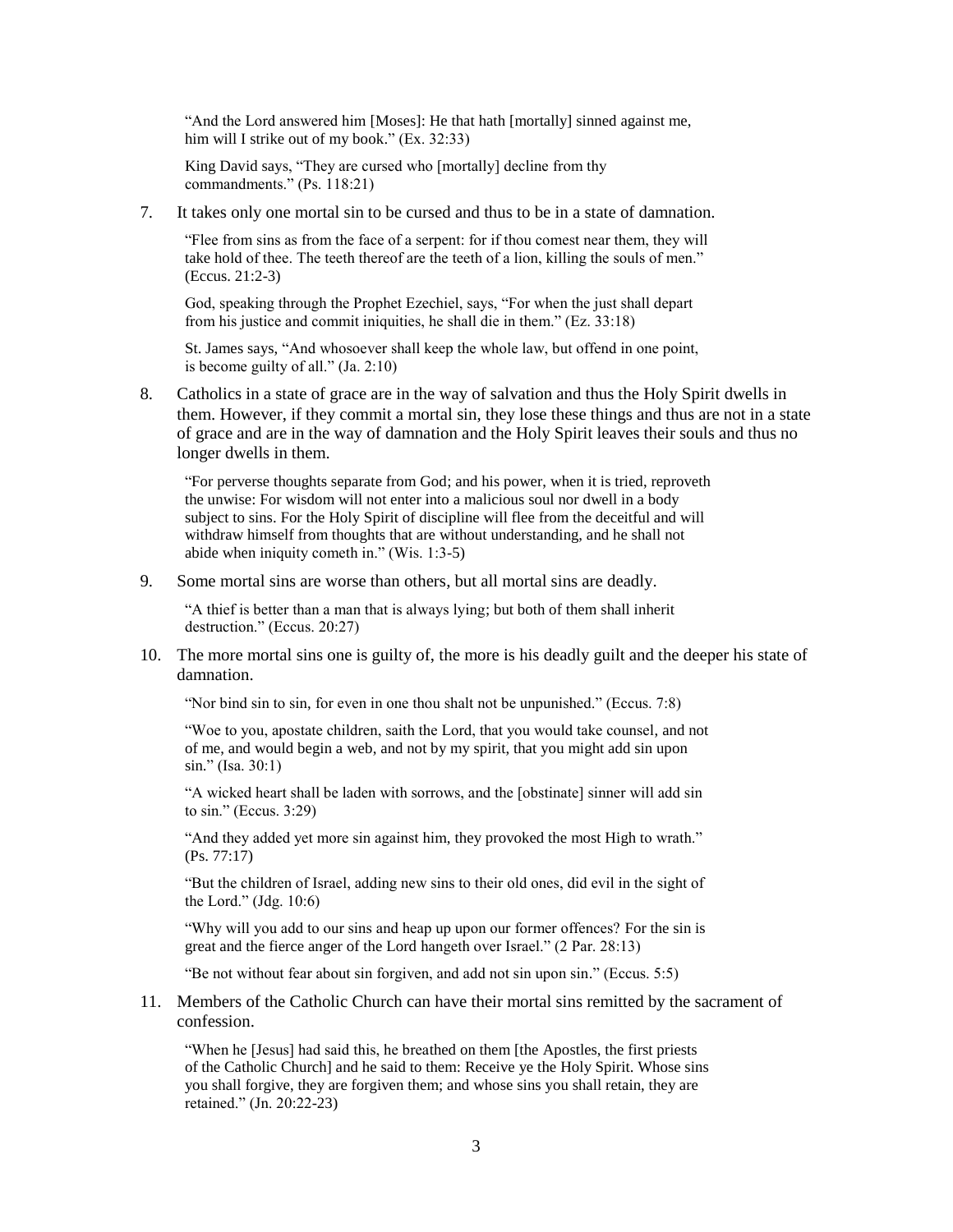- 12. If a Catholic priest will not be available to confess to in the foreseeable future, then members of the Catholic Church must confess their sins to God and God will remit them by the sanctifying grace that comes from the sacrament of confession.
- 13. Because there is no remission of sins outside the Catholic Church, non-members of the Catholic Church can only have their mortal sins remitted by becoming members of the Catholic Church.

"We have received thy mercy, O God, in the midst of thy temple [the Catholic Church]." (Ps. 47:10)

"Blessed are they that dwell in thy house [the Catholic Church], O Lord." (Ps. 83:5)

"Because he hath strengthened the bolts of thy gates, he hath blessed thy children within thee [within the Catholic Church]." (Ps. 147:13)

"By mercy and [the Catholic] faith, sins are purged away." (Prv. 15:27)

"What can be made clean by the unclean? And what truth can come from that which is false [false religions, sects, and Churches]?" (Eccus. 34:4)

"Peter said to them: Repent and be baptized [into the Catholic Church] every one of you, in the name of Jesus Christ, for the remission of your sins." (Acts 2:38)

## <span id="page-3-0"></span>*Venial sin*

14. Venial sin is a minor voluntary sin and thus is not a deadly sin. Hence members of the Catholic Church who are guilty of venial sins only and thus not mortal sins are in a state of grace and in the way of salvation.

God refers to some sins as deadly: "That the children of Israel shall... [not] commit deadly sin." (Num. 18:22) Hence there are other sins that are not deadly and these are venial sins.

Jesus compares venial sins to mortal sins by referring to venial sins as specks and mortal sins as beams: "Why seest thou the speck that is in thy brother's eye and seest not the beam that is in thy own eye?" (Mt. 7:3)

15. However, venial sins can lead to mortal sins if one does not sincerely strive to stop committing them.

"He that despiseth small things shall fall by little and little." (Eccus. 19:1) In this case, he that despiseth to repent from venial sin shall eventually fall into mortal sin.

- 16. Members of the Catholic Church can have their venial sins remitted without the need of confessing them to a priest. They are remitted by sorrow, confession to God, a firm purpose of amendment, reparation if necessary, prayer, alms, and other works of mercy.
- 17. Non-members of the Catholic Church can only have their venial sins remitted by becoming members of the Catholic Church because there is no remission of sins outside the Catholic Church.

#### <span id="page-3-1"></span>*Faults*

- 18. A fault is a minor offense and not a sin.
- 19. However, faults can lead to venial sins if one does not sincerely strive to overcome them.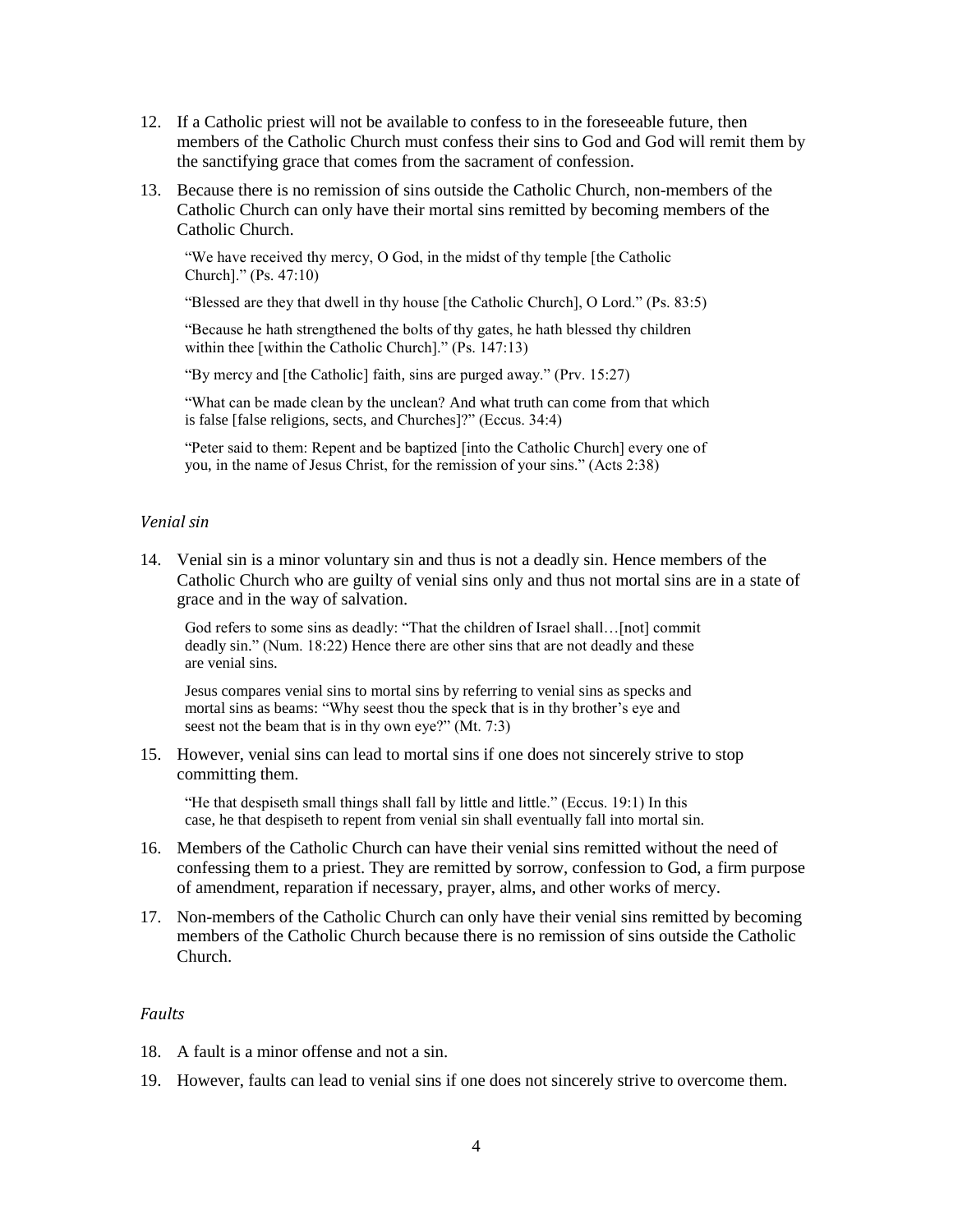#### <span id="page-4-0"></span>*Sins of thought, word, and deed*

- 20. Sins are committed in thoughts, words, or deeds.
- 21. A man is guilty of sin in thought by desiring in his heart to commit a sin and thus is guilty even before he commits it.

"Evil thoughts are an abomination to the Lord." (Prv. 15:26)

"A perverse heart is abominable to the Lord." (Prv. 11:20)

Jesus says: "But the things which proceed out of the mouth come forth from the heart, and those things defile a man. For from the heart come forth evil thoughts, murders, adulteries, fornications, thefts, false testimonies, blasphemies. (Mt. 15:18- 19) I say to you, that whosoever shall look on a woman to lust after her hath already committed adultery with her in his heart. (Mt. 5:28)"

22. A man commits sin in word by promoting sins by his spoken or written words.

"Pure words most beautiful shall be confirmed by him." (Prv. 15:26) Hence "keep thy tongue from evil, and thy lips from speaking guile." (Ps. 33:14)

"The whisperer and the double tongued is accursed, for he hath troubled many that were at peace. The tongue of a third person hath disquieted many and scattered them from nation to nation. (Eccus. 28:15-16) The stroke of a whip maketh a blue mark, but the stroke of the tongue will break the bones. Many have fallen by the edge of the sword, but not so many as have perished by their own tongue. (Eccus. 28:15-16, 21-22)"

23. A man commits sin in deed by performing a sinful act.

Those who sin in deeds say: "We have sinned, we have *done* unjustly, we have committed wickedness. (3 Ki. 8:47) And…all [these evils are] come upon us, for our most wicked *deeds* and our great sin. (1 Esd. 9:13)"

#### <span id="page-4-1"></span>*Sins of omission*

- 24. A man commits a sin of omission by not sufficiently condemning sins or not sufficiently denouncing or punishing sinners when he is obliged to.
- 25. A man is obliged to condemn sins and denounce and punish sinners (if he has the power to do so) when his silence or inaction can easily be taken as consenting to the sin or sinner or when his silence or inaction greatly endangers others.

Regarding the obligation to profess the faith, God decrees, through the holy Prophet Isaias, that his chosen people are to condemn sin and denounce sinners: "Cry, cease not, lift up thy voice like a trumpet, and shew my people their wicked doings, and the house of Jacob their sins." (Isa. 58:1)

"Offend not against the multitude of a city, neither cast thyself in upon the people, nor bind sin to sin, for even in one thou shalt not be unpunished." (Eccus. 7:7-8)

Jesus says, "If thy brother sin against thee, reprove him." (Lk. 17:3)

"For it is a token of great goodness when sinners are not suffered to go on in their ways for a long time but are presently punished." (2 Mac. 6:13)

St. Paul says: "Them that sin reprove before all, that the rest also may have fear. (1 Tim. 5:20) Now I beseech you, brethren, to mark them who make dissensions and offences contrary to the doctrine which you have learned, and avoid them. (Rom.  $16:17$ "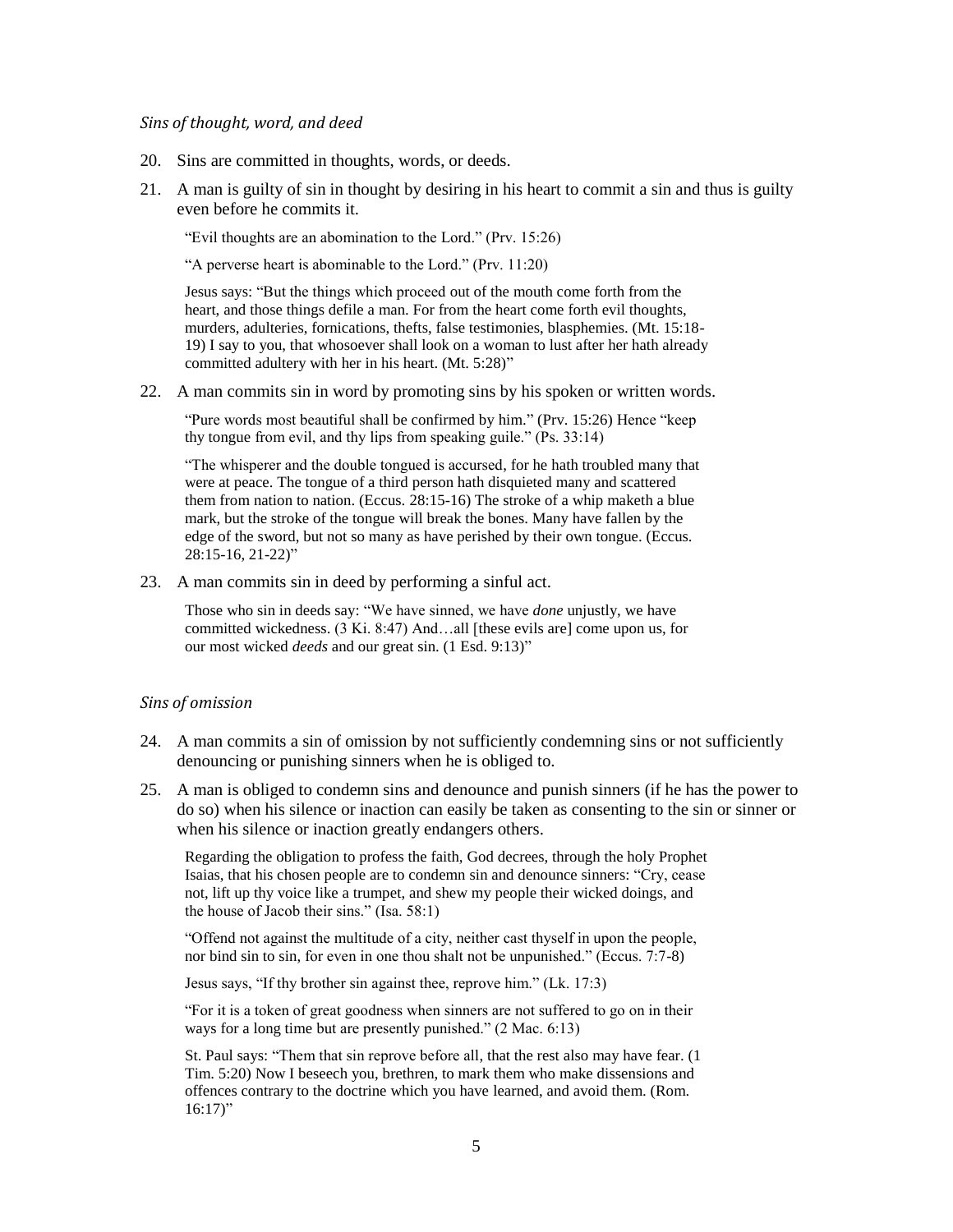26. A man who commits a sin of omission shares equally in the guilt of the sin or sinner he does not sufficiently condemn or denounce or punish.

"If any one sin, and hear the voice of one swearing, and is a witness either because he himself hath seen or is privy to it, if he do not utter it, he shall bear his iniquity." (Lev. 5:1)

"Son of man, I have made thee a watchman to the house of Israel: and thou shalt hear the word out of my mouth, and shalt tell it them from me. If when I say to the wicked, Thou shalt surely die: thou declare it not to him, nor speak to him that he may be converted from his wicked way and live, the same wicked man shall die in his iniquity, but I will require his blood at thy hand." (Ez. 3:17-18)

The sacrilegious and immoral High Priest Heli shared equally in the mortal guilt of his sons that he did not sufficiently punish and thus incurred the same death sentence: "In that day I will raise up against Heli all the things I have spoken concerning his house: I will begin, and I will make an end. For I have foretold unto him that I will judge his house for ever, for iniquity, because he knew that his sons did wickedly and did not chastise them. Therefore have I sworn to the house of Heli that the iniquity of his house shall not be expiated with victims nor offerings for ever." (1Ki. 3:12-14)

#### <span id="page-5-0"></span>*Sins by favoring, consenting to, defending, or supporting sin or sinners*

27. Under pain of sharing equally in the guilt of the sinner, Catholics are forbidden to favor, consent to, defend, support, or glorify sin or sinners in their sins.

"My son, if sinners shall entice thee, consent not to them." (Prv. 1:10)

Tobias says, "Take heed thou never consent to sin." (Tob. 4:6)

"But Simon, of whom we spoke before, …had been the promoter of evils." (2 Mac. 4:1)

St. Paul says, "For know you this and understand, that no fornicator, or unclean, or covetous person (which is a serving of idols), hath inheritance in the kingdom of Christ and of God… And have no fellowship with the unfruitful works of darkness, but rather reprove them." (Eph. 5:5, 11)

After St. Paul gives a list of sins against the faith and morals, he says, "They who do such things are worthy of death; and not only they that do them, but they also that consent to them that do them." (Rom. 1:32)

28. Hence under pain of the mortal sin of idolatry or heresy, Catholics are forbidden to favor, consent to, defend, support, or glorify things against the faith, such as devils, idols, false gods, false religions, pagans, and heretics, whether or not they believe in these evil things.

"Bear not the yoke with unbelievers. For what participation hath justice with injustice? Or what fellowship hath light with darkness? And what concord hath Christ with Belial? Or what part hath the faithful with the unbeliever? And what agreement hath the temple of God with idols? …Wherefore, Go out from among them, and be ye separate, saith the Lord, and touch not the unclean thing." (2 Cor. 6:14-17)

"But the things which the heathens sacrifice, they sacrifice to devils and not to God. And I would not that you should be made partakers with devils. You cannot drink the chalice of the Lord and the chalice of devils; you cannot be partakers of the table of the Lord and of the table of devils." (1 Cor. 10:20-21)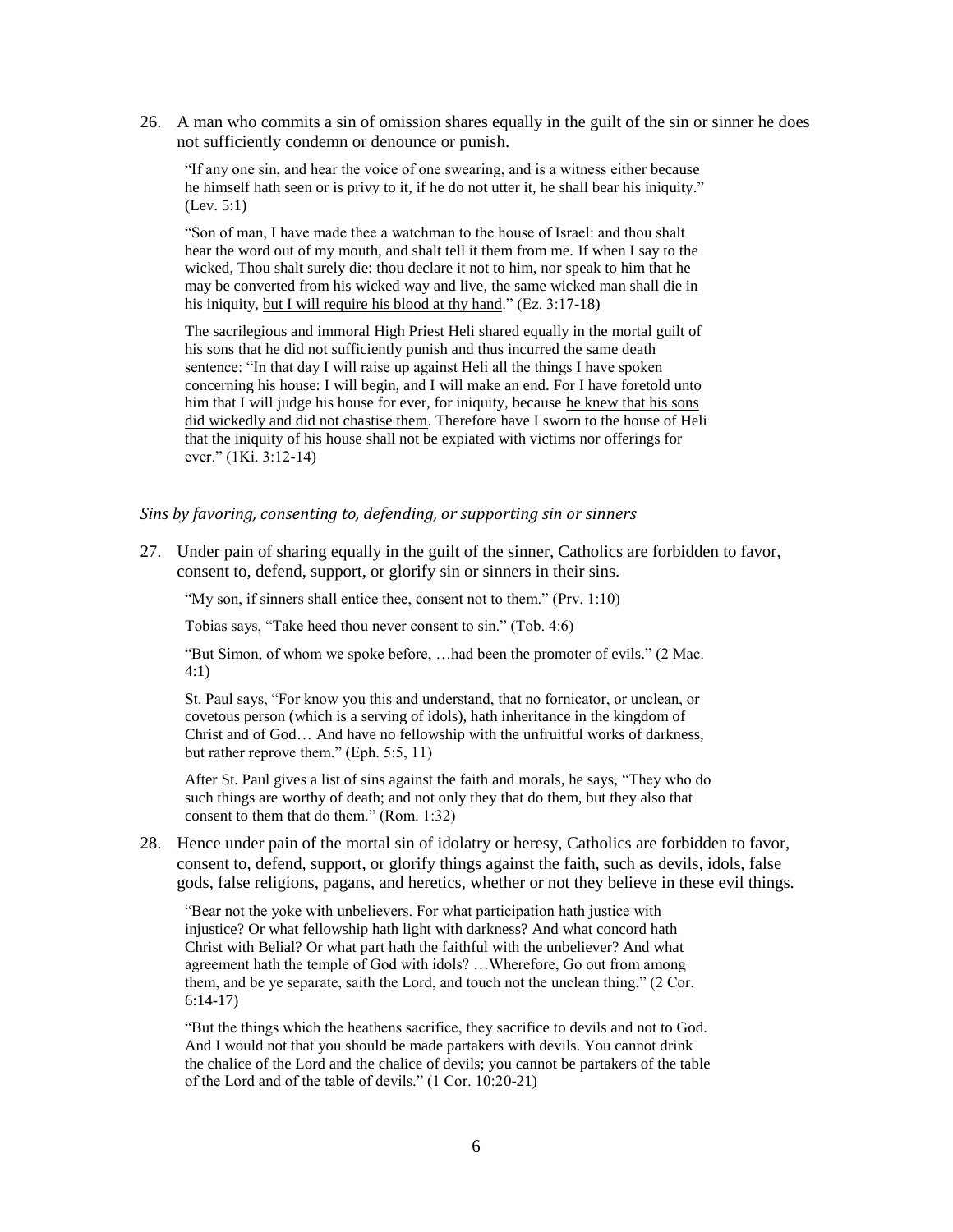29. And under pain of the mortal sin of immorality, Catholics are forbidden to favor, consent to, defend, support, or glorify immoral things, such as vice, immodesty, pornography, or grotesque deformity. And if the favoring or glorifying is notorious, then they are also guilty of the mortal sin of heresy.

# Non-judgmentalism and non-punishmentalism

- <span id="page-6-0"></span>30. It is one thing to commit a sin of omission by not sufficiently condemning sin or not denouncing or punishing sinners, but quite another thing, and heresy, to teach that Catholics are forbidden to condemn sin or denounce and punish sinners or must do so insufficiently. This is the heresy of non-judgmentalism and the heresy of non-punishmentalism. The men who teach and follow these heresies become more and more effeminate.
- 31. The heresy of non-judgmentalism teaches that Catholics are not to condemn sin or denounce sinners or must do so insufficiently. Hence non-judgmentalist heretics do not condemn sin or denounce sinners when they are obliged to, or they do so insufficiently.
- 32. The heresy of non-punishmentalism teaches that Catholics are not to punish sinners when they are obliged to, or must do so insufficiently. Hence non-punishmentalist heretics do not punish sinners when they are obliged to, or they do so insufficiently.

## <span id="page-6-1"></span>*Near occasions of sin*

- 33. Dangerous or near occasions of sin are all those circumstances of time, place, person, or things, which, of their very nature or because of our frailty, lead us to commit sin.
- 34. Men are strictly bound to shun, if possible, those dangerous or near occasions of sin which ordinarily lead them to commit mortal sin.

"Flee from sins as from the face of a serpent, for if thou comest near them they will take hold of thee." (Eccus. 21:2)

"Be not delighted in the paths of the wicked, neither let the way of evil men please thee. Flee from it, pass not by it; go aside, and forsake it." (Prv. 4:14-15)

"Son, observe the time, and fly from evil." (Eccus. 4:23)

"Who will pity an enchanter struck by a serpent or any that come near wild beasts? So is it with him that keepeth company with a wicked man and is involved in his sins." (Eccus. 12:13)

"Go not in the way of ruin, and thou shalt not stumble against the stones; trust not thyself to a rugged way, lest thou set a stumbling block to thy soul." (Eccus. 32:25)

35. God will protect a good-willed person from falling into sin when he cannot avoid a near occasion of sin that is forced upon him or his duty requires his presence. For example,

A good-willed missionary who evangelizes and ministers to naked savages is protected from falling into sins of lust because he is of good will and his duty requires his presence.

A good-willed doctor whose duty requires him to look upon naked men and women is protected from falling into sins of lust.

A good-willed person who must look at pornography to convict a sinner or to censor it is protected from falling into sins of lust because he is good-willed and his duty requires that he look at it.